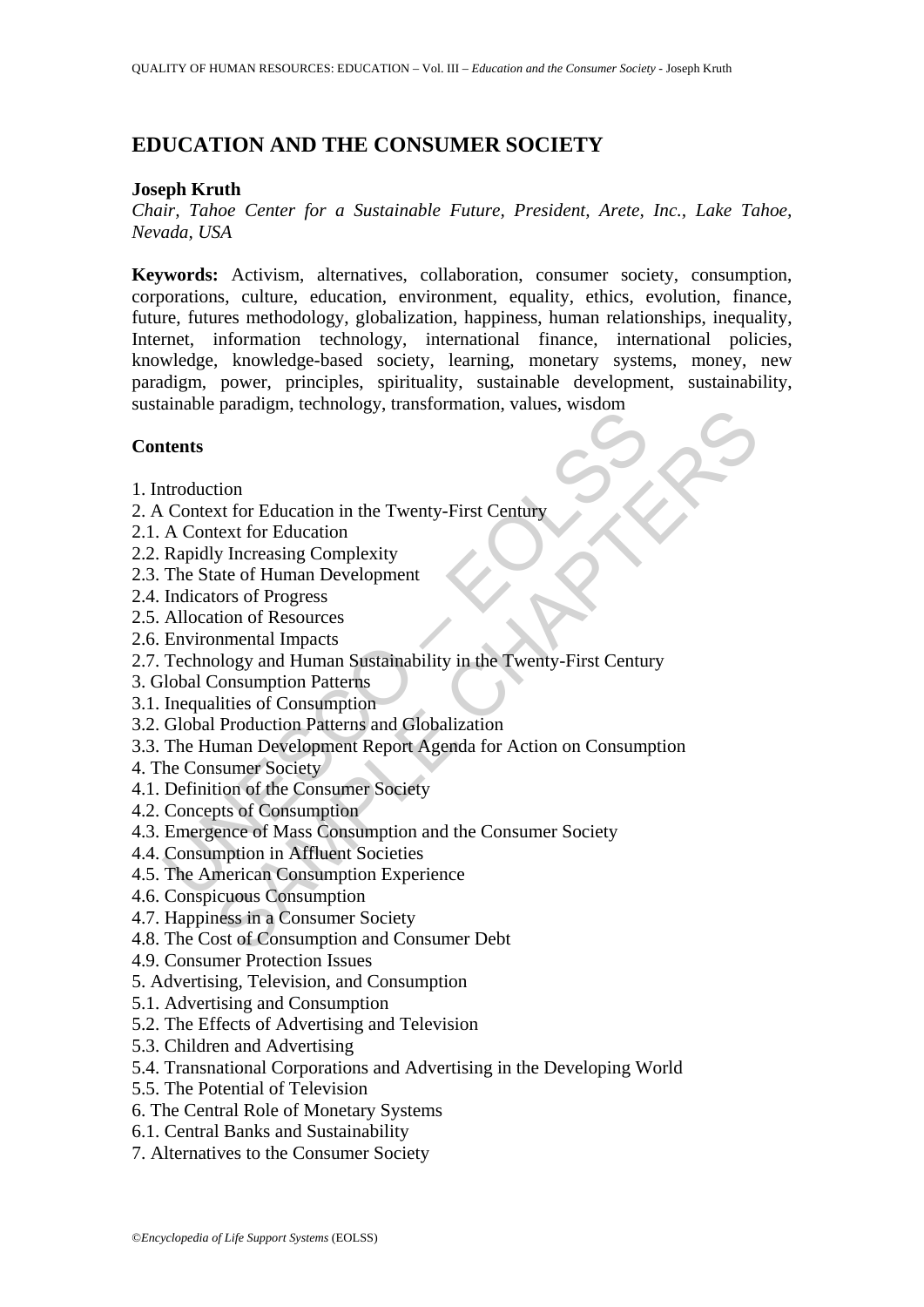- 7.1. Alternative Life Styles and Values
- 7.2. Voluntary Simplicity
- 7.3. Emerging Alternatives for Action
- 7.4. Regulation and Incentives
- 8. Education and the Consumer Society
- 8.1. The Role of Education: Purposes, Goals, and Outcomes
- 8.2. Corporations, Education, and the Free Market
- 8.3. Educational Opportunities and Action
- 9. Educating to Achieve a Sustainable Future
- 9.1. Ethics, Values, and Sustainability
- 9.2. Changing Attitudes and Behavior
- 9.3. Bridging Gaps in Culture and Ethics through Education
- 9.4. An Educational Framework
- 9.5. Consciously Evolving to a Sustainable Paradigm
- 9.6. The Potential of Education to Transform the Consumer Society to a Knowledge-Based Society
- 9.7. Collaboration and Educational Strategy
- 9.8. Public Policy Support
- 9.9. Education, Communications, and the Emerging Power of the Internet
- 9.10. The Age of Transformation
- 10. Conclusion
- Acknowledgments
- Glossary
- Bibliography
- Biographical Sketch

#### **Summary**

Consciously Evolving to a Sustainable Paradigm<br>
The Potential of Education to Transform the Consumer Society<br>
ed Society<br>
Collaboration and Educational Strategy<br>
Collaboration and Educational Strategy<br>
Education, Communica Cously Evolving to a Sustainable Paradigm<br>
contrial of Education to Transform the Consumer Society to a Knowle<br>
ety<br>
coration and Educational Strategy<br>
Policy Support<br>
contain and Educational Strategy<br>
Policy Support<br>
cont In the broadest context, all of human experience is education. Self-reflection and inquiry inform about oneself; contacts with family, peers, and media impart attitudes, skills, knowledge, and ways of being as effectively as any formal education. In considering the relationship between education and consumption, the most significant question is whether education develops only the ability to discriminate between offered alternatives or whether it builds the capacity to think of new alternatives. The former includes choosing a better performing product or one with less impact on the environment, while the latter includes evaluating the desire to be satisfied and whether it is appropriate to do so. This fundamental choice is a theme throughout this article, from the values that motivate actions to indicators that reveal their consequences.

Education can help individuals understand that they are more than consumers or it can make them more discriminating consumers, with increasing desires for more novel goods and services. Consumption of food, water, and the other necessities to sustain a healthy and fulfilling life is a basic human need. If consuming becomes a way of life, pursued for its own sake or the status it brings, it can lead to hollow experiences of relating to the self and others primarily through material possessions. More, different, and better experiences are continually required to satisfy increasing needs and immediate personal gratification.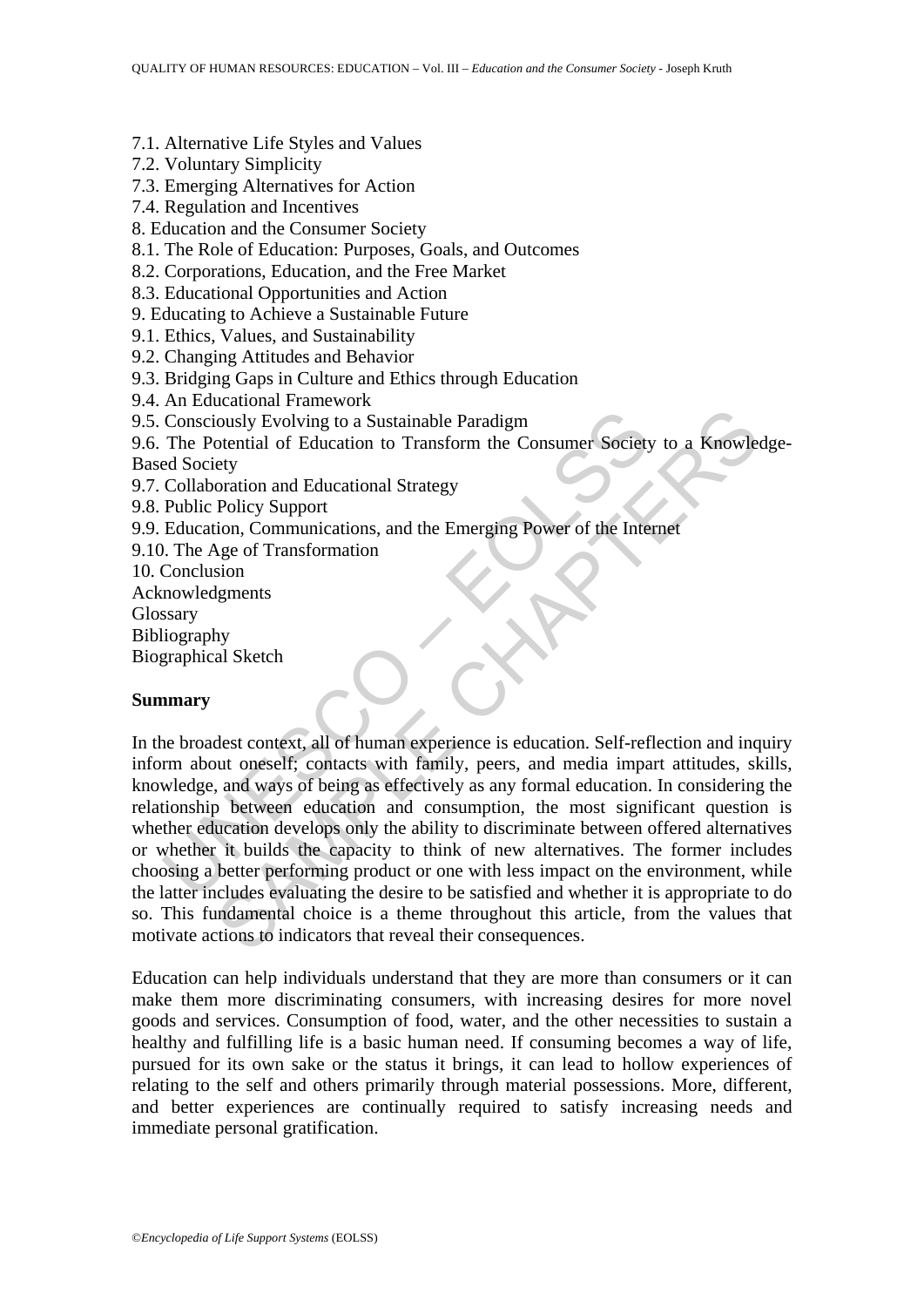Humans are spiritual beings with a self-referenced worth independent of either external evaluations or what they consume. Until this is acknowledged, and internalized into basic assumptions about human lives, relationships, and civilization, attempts to increase well-being through consumption will continue. Recent studies reveal that affluence, and consumption without compensating factors such as community involvement and close relationships, correlates to personal depression.

As an increasing global population develops and intensifies its resource use, using the same consumption patterns that developed countries have to date could cause breakdown of the life-support systems that sustain humanity. Only education that informs of the consequences of choices, and builds the capacity to choose differently, will avoid this inevitable reckoning.

A major issue of the twenty-first century will be the extent to which the values that motivate some people limiting consumption and seeking sustainability are adopted by a broader base of humanity. Will humanity accept the evolutionary mandate, or will individuals be primarily consumers in advanced technological society, collectively moving towards the limits of the planet to sustain life as humanity knows it?

### **1. Introduction**

najor issue of the twenty-first century will be the extent to whivate some people limiting consumption and seeking sustainability der base of humanity. Will humanity accept the evolutionary viduals be primarily consumers i sue of the twenty-first century will be the extent to which the values<br>ome people limiting consumption and seeking sustainability are adopted<br>see of humanity. Will humanity accept the evolutionary mandate, or<br>be primarily In the broadest context, all of human experience is education. Self-reflection and inquiry inform about oneself; contacts with family, peers, and media impart attitudes, skills, knowledge, and ways of being as effectively as any formal education. In considering the relationship between education and consumption, the most significant question is whether education develops only the ability to discriminate among offered alternatives or builds the capacity to think of new alternatives. The former includes choosing a better performing product or one with less impact on the environment, while the latter includes evaluating the desire to be satisfied and whether it is appropriate to do so. This fundamental choice is a theme throughout this article, from the values that motivate actions to indicators that reveal their consequences.

Education offers a wide range of potential outcomes, from enabling individuals to define freely a place in society and constructively fulfill it, to developing the ability to operate contrary to any definition of a sustainable future. Education can help individuals understand that they are more than consumers or it can make them more discriminating consumers, with increasing desires for more novel goods and services. This range of potential outcomes requires that the purposes of education be clearly defined and supported by a broad base of human civilization.

Consumption of food, water, and the other necessities to sustain a healthy and fulfilling life is a basic human need. Consuming a good meal in the company of loved ones brings pleasure. If consuming becomes a way of life, pursued for its own sake or the status it brings, it can lead to hollow experiences of relating to the self and others primarily through material possessions. More, different, and better experiences are continually required to satisfy increasing needs and immediate personal gratification. If the definition of one's self is derived from the reflected opinion of others or material possessions, it lacks depth of meaning.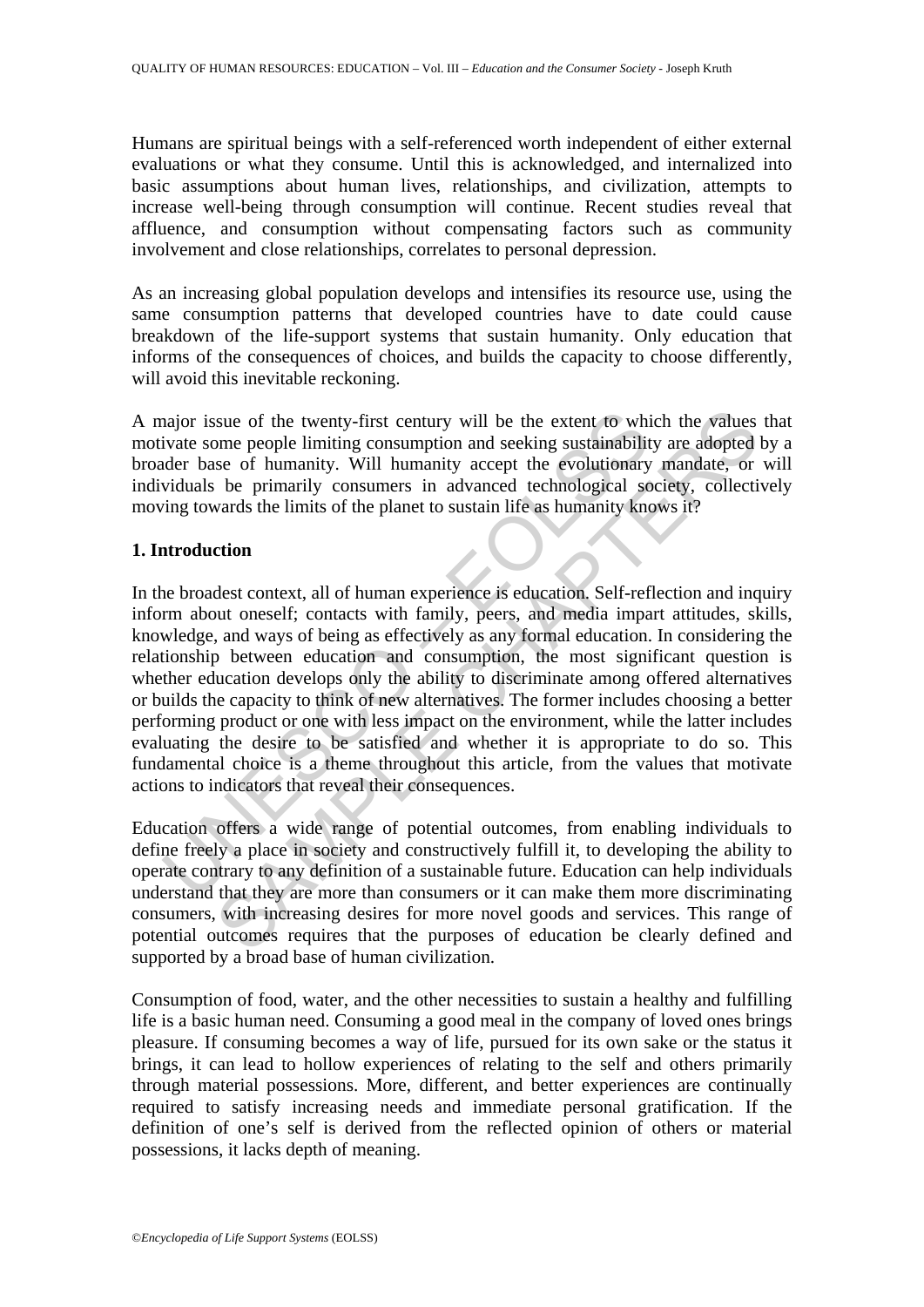Humans are spiritual beings with a self-referenced worth independent of either external evaluations or what they consume. Until this is acknowledged, and internalized into the basic assumptions about human lives, relationships, and civilization, attempts to increase well-being through consumption will continue. Recent studies reveal that high levels of affluence and consumption, without compensating factors such as community involvement and close relationships, correlate to personal depression.

As an increasing global population develops and intensifies its resource use, using the same consumption patterns that developed countries have to date would create significant global consequences. Many analysts believe there is a strong likelihood that the life-support systems that sustain humanity will break down. Advances in technology can mitigate, but not fully compensate for, this expanding consumption of natural resources. Only education that informs of the consequences of choices, and builds the capacity to choose differently, will avoid this inevitable reckoning.

netive to choose differently, will avoid this inevitable reckoning.<br>
ead of educating individuals to become more discriminating<br>
minited desires, education can enable them to participate as co-creat<br>
of the pressure dividu choose differently, will avoid this inevitable reckoning.<br>
choose differently, will avoid this inevitable reckoning.<br>
elessires, education can enable them to participate as co-creators of a future<br>
sonally rewarding and co Instead of educating individuals to become more discriminating consumers, with unlimited desires, education can enable them to participate as co-creators of a future that is both personally rewarding and collectively sustainable. This process is already under way. Some individuals have limited their consumption to reduce use of resources or have pursued common goals, such as a cleaner environment. A major issue of the twenty-first century will be the extent to which the values that motivated these actions are adopted by a broader base of humanity. Will humanity accept the evolutionary mandate, or will individuals be primarily consumers in advanced technological society, collectively moving towards the limits of the planet to sustain life as humanity knows it?

### **2. A Context for Education in the Twenty-First Century**

Achieving a sustainable future requires synthesizing goals of a healthy economy, environmental integrity, and human well-being. It requires effective systems in all public and private sectors that support congruence across all levels, from individual actions to international policy. Otherwise, actions undermine the intent of policies and, at the extreme, policies not implemented produce false hope that issues are being addressed adequately.

### **2.1. A Context for Education**

The context for assessing the state of human affairs and the educational needs of the future are the ends of a decade, a century, and a millennium. It is compelling to make such an assessment not because of any calendar, but because humanity has arrived at a time for decision about its future, when options are being defined, or foreclosed, by current choices. All human systems exist in the context of the natural and social environments in which they operate. If human systems are not in harmony with them, they risk damaging the life-support systems on which humanity depends.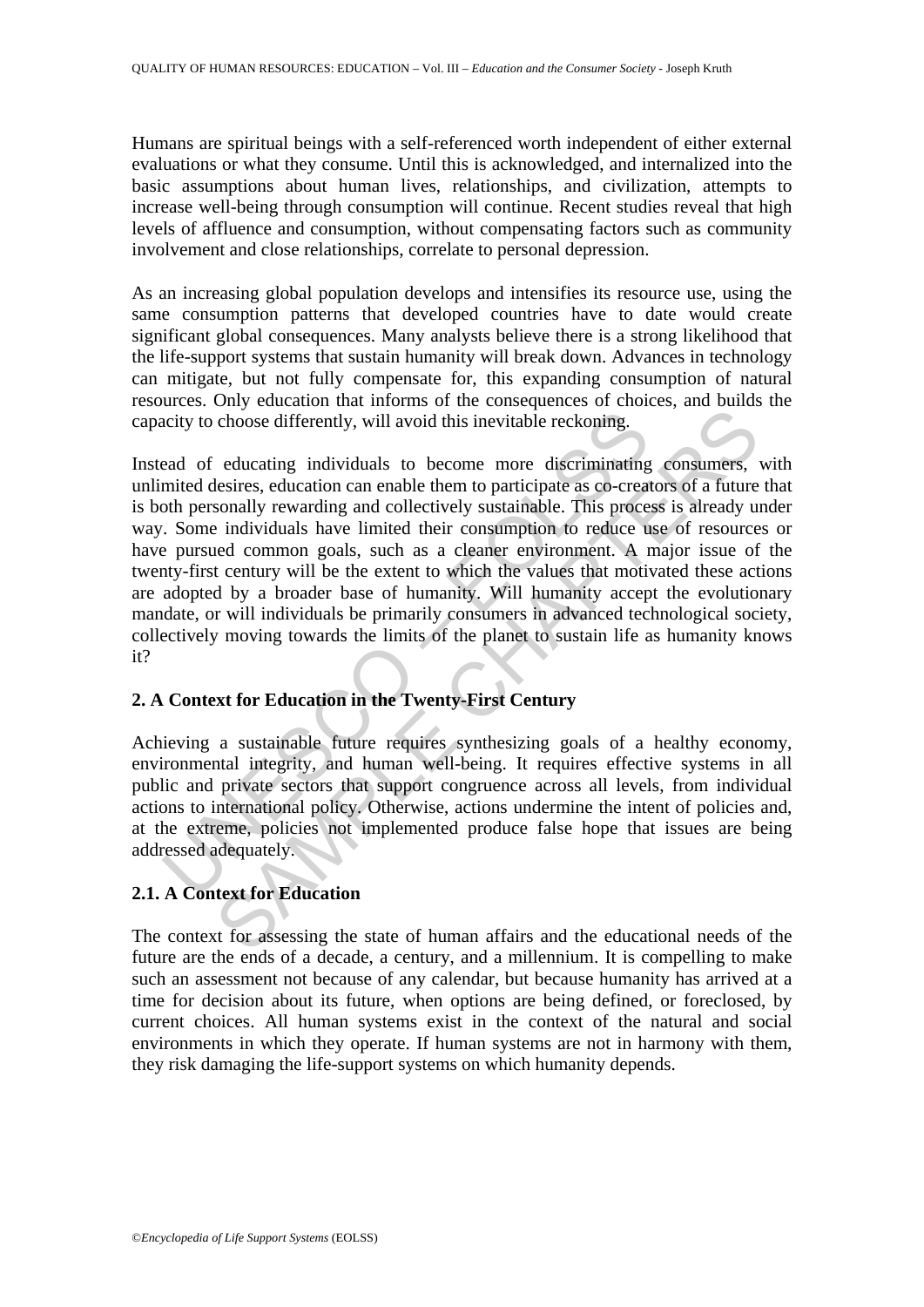#### **2.2. Rapidly Increasing Complexity**

The commencement of the twenty-first century is the most complex time in recorded history, with many positive and negative forces competing for attention and resources. For the first time, humanity has the ability to alter fundamentally life-support systems of the planet, with uncertain consequences for the future. The forces now operating produce increasingly rapid rates of change in social, economic, and financial systems that are communicated nearly instantaneously via satellite to a global population connected by television and the Internet.

Global issues, such as warming and protection of the ozone layer, require long-term thinking and systemic change. In contrast, two major forces provide an incongruence that deprives humanity of the capacity to achieve long-term structural goals. First, increasingly powerful forces of financial globalization frame decisions in only monetary terms. These forces reduce decision periods with 24-hour markets driven by short-term performance criteria. Second, an emerging culture of entertainment often trivializes significant issues and uses increasingly shortened visual images that reduce attention spans and the ability to concentrate. The long-term trajectory of humanity's evolution requires systemic support and congruence.

#### **2.3. The State of Human Development**

easingly powerful forces of financial globalization frame decision<br>s. These forces reduce decision periods with 24-hour markets dromance criteria. Second, an emerging culture of entertainment<br>ificant issues and uses increa Solution from detection provides and a more than the and the same the same the same the same the same terminal Solution from detections in only mone se forces reduce decision periods with 24-hour markets driven by short-te The 1998 *Human Development Report* (HDR) published by the United Nations Development Programme (UNDP) notes that, while fragile and reversible, the state of human development has been improving. It also states that economic growth is often seen as an end in itself that dominates policy choices. The HDR advocates including human development in all policy decisions in a more sustainable and equitable manner. Over 100 national reports since 1992 provide assessment at the country level and tools to support policy dialogues, adding to the capacity to understand the consequences of choices.

Human development to date has produced a wide disparity of income, wealth, and consumption patterns among individuals and among countries. Economic growth since World War II has increased the gap between industrialized countries and others as the developing nations' outgoing capital transfers exceeded new incoming loans and aid. The overwhelming burden of environmental pollution continues to fall on the poor within countries and among them. A fundamental goal of development should be a more equitable sharing of the benefits and burdens.

#### **2.4. Indicators of Progress**

Indicators measure the direction and the trends toward or away from established goals. Indicators can be both "static," providing the current position and trends over time, and "dynamic," creating a future's context in a rapidly changing society to indicate a capacity being built to meet future needs. For example, the number of people connected to and using the Internet provides a capacity for mass communication of important information.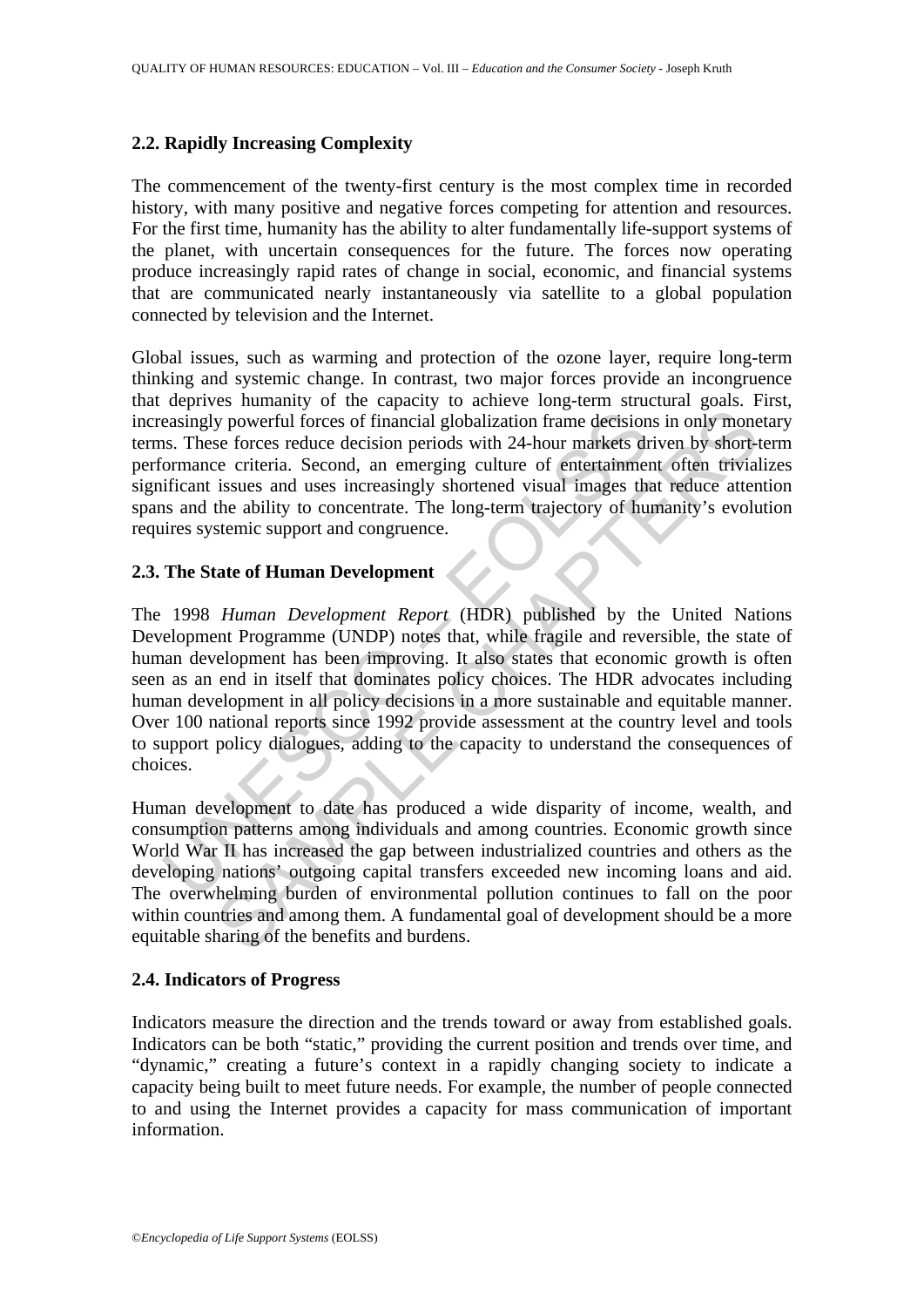The national indicator of economic progress has usually been gross domestic product (GDP). GDP is notoriously inaccurate as a measure of human well-being. GDP counts the negative societal costs, such as diagnosing and treating cancer, as a positive contribution to economic well-being. In a divorce, legal fees paid, establishing two households, and buying new furnishings are all positive, although the social costs may be high, producing a net decrease in well-being.

More accurate indicators adjust for elements not traditionally accounted for in GDP, increasing it for items that make contributions, such as work performed in the home, and decreasing it for ones that detract from overall well-being, such as crime. One, the genuine progress indicator (GPI), an alternative indicator, responds to four major shortcomings of GDP: 1) GDP regards every expenditure as an addition to well-being, 2) GDP ignores crucial economic functions such as work in the home outside the realm of monetary exchange, 3) GDP provides no indicators of the future or its value, and 4) GDP ignores distribution of income. The GPI has been falling since 1973, although GDP has continued to rise.

### **2.5. Allocation of Resources**

Resources are allocated according to values and perceived needs. Spending is a reflection of those values (see Table 1). An opportunity exists to educate people about these spending allocations and to decide collectively if they are congruent with future needs and basic human values.

| nonetary exchange, 3) GDP provides no indicators of the future or its value, an                                                                                      |                                                                              |                      |  |
|----------------------------------------------------------------------------------------------------------------------------------------------------------------------|------------------------------------------------------------------------------|----------------------|--|
|                                                                                                                                                                      | P ignores distribution of income. The GPI has been falling since 1973, altho |                      |  |
|                                                                                                                                                                      | P has continued to rise.                                                     |                      |  |
|                                                                                                                                                                      | <b>Allocation of Resources</b>                                               |                      |  |
|                                                                                                                                                                      |                                                                              |                      |  |
| ources are allocated according to values and perceived needs. Spending                                                                                               |                                                                              |                      |  |
| ection of those values (see Table 1). An opportunity exists to educate people all<br>e spending allocations and to decide collectively if they are congruent with fu |                                                                              |                      |  |
| ds and basic human values.                                                                                                                                           |                                                                              |                      |  |
|                                                                                                                                                                      |                                                                              |                      |  |
|                                                                                                                                                                      |                                                                              | <b>Amount</b>        |  |
|                                                                                                                                                                      |                                                                              | <b>US\$ millions</b> |  |
|                                                                                                                                                                      | Basic education for all                                                      | $6000^a$             |  |
|                                                                                                                                                                      | Water and sanitation for all                                                 | $9000^a$             |  |
|                                                                                                                                                                      | Ice cream in Europe                                                          | 11 000               |  |
|                                                                                                                                                                      | Basic health and nutrition                                                   | 13 000 <sup>a</sup>  |  |
|                                                                                                                                                                      | Business entertainment in Japan                                              | 35 000               |  |
|                                                                                                                                                                      | Alcoholic drinks in Europe                                                   | 105 000              |  |
|                                                                                                                                                                      | Military spending worldwide                                                  | 780 000              |  |
| his is the estimated additional annual cost to achieve universal access to b                                                                                         |                                                                              |                      |  |

<sup>a</sup> This is the estimated additional annual cost to achieve universal access to basic services in all developing countries

*Source*: http://hdr.undp.org/reports/global/1998/en/

Table 1. Allocation of resources: annual expenditures worldwide, 1998 (Data from http://hdr.undp.org/reports/global/1998/en/)

## **2.6. Environmental Impacts**

A fundamental assumption of existing systems is that the environment and life-support systems will always support human activities. This assumption is invalid. Urgent global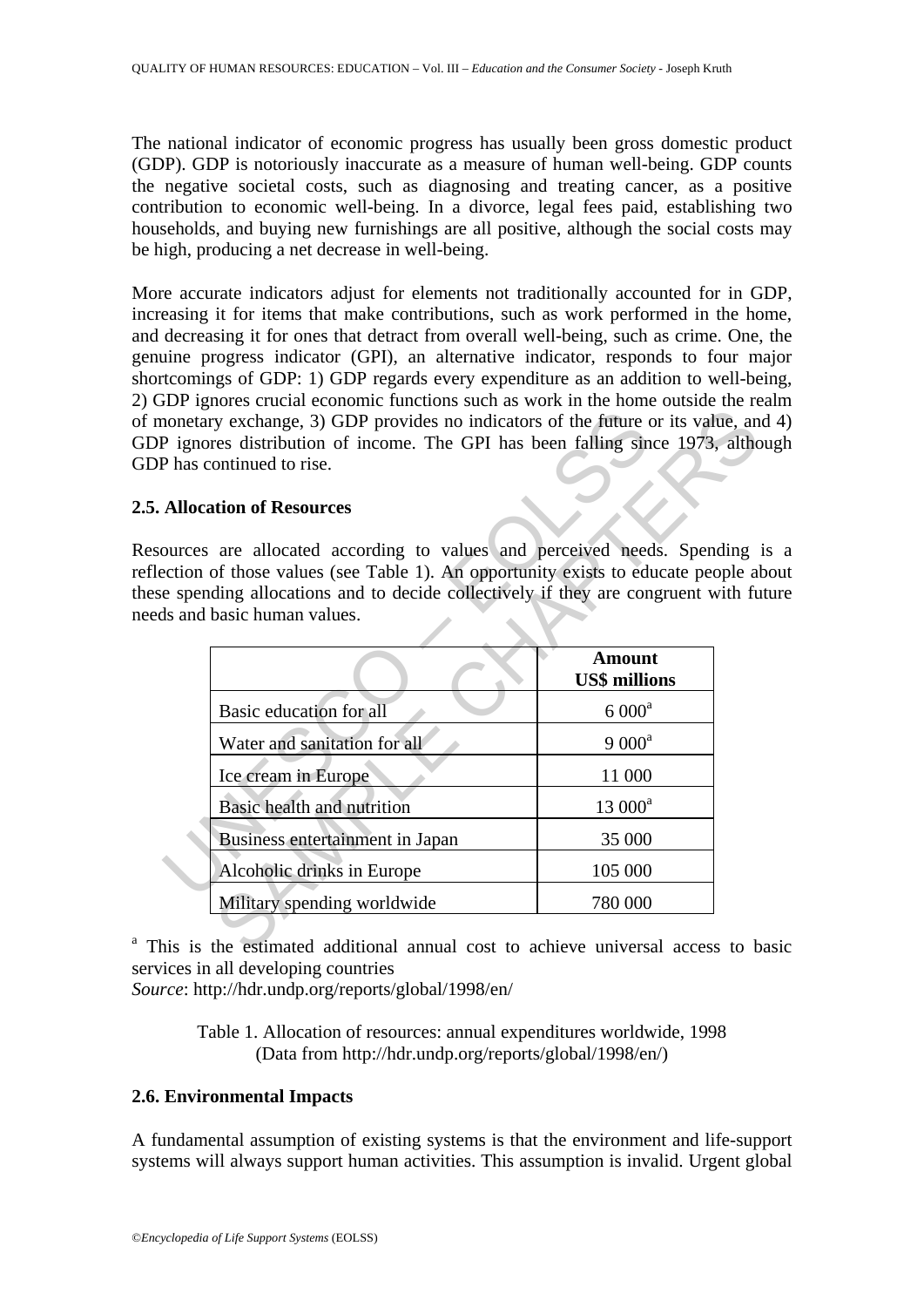environmental problems are a reality that can no longer be denied. The Club of Rome's original 1972 report, *The Limits to Growth*, foresaw shortages of nonrenewable resources. While fossil fuels and other nonrenewable resources are not running out, there is a growing deterioration of renewable resources, and pollution and waste production are greater than the capacity of the planet to absorb.

The consensus of scientific thought is that greenhouse gases are causing global climate change. The richest 20% of humanity produces 53% of these gases and the bottom 20% only 3% of gases, although the consequences are borne by all of humanity and mostly the poor, who have fewer options. The rich cause environmental damage through consumption and pollution, while the poor do so by using marginal and fragile ecosystems, as when the rain forest is burned to plant crops that the soil can support for only a few harvests before the cycle must be repeated.

992, 1600 scientists, including over half of living Nobel laureates<br>entists Warning to Humanity describing the environmental ri<br>ent policies. A year later, 58 scientific academies, including<br>demy, the British Royal Society 500 scientists, including over half of living Nobel laureates, issued the Warning to Humanity describing the environmental risks of continuities. A year later, 58 scientific academies, including the U.S. Nation British Roy In 1992, 1600 scientists, including over half of living Nobel laureates, issued the World Scientists Warning to Humanity describing the environmental risks of continuing current policies. A year later, 58 scientific academies, including the U.S. National Academy, the British Royal Society, the French, German, Swedish, Russian, Indian, and Third World Academies, issued a statement on population that concluded that if all people of the world consumed fossil fuels and other resources at the rate developed countries now do, it would greatly intensify already unsustainable demands on the biosphere. It further stated: "it is not prudent to rely on science and technology alone to solve problems created by rapid population growth, wasteful resource consumption, and poverty." The activities that caused these problems largely continue, adding the analogy of compound interest to the problems to be addressed.

Many unsustainable activities impinge on the quality of life and future needs, even as they provide essential products to modern societies. Four industries—paper, plastics, chemicals, and metals—account for 71% of toxic emissions in U.S. manufacturing. Metal mining causes severe environmental degradation, with air pollution, mine tailing pollution, chemical disposal, and dispersion of toxic trace metals. Such a destructive activity employs relatively few people, only 0.1% in the American west. Meanwhile, the region receives increasing revenue from tourism, the largest global economic sector, and one that requires a clean, healthy environment.

Since 1950, approximately one-fifth of the forested area of the planet has been lost. It is instructive to look at isolated areas of the world such as Easter Island, as well as populated ones such as the Iberian Peninsula, for evidence of past deforestation that destroyed life-support systems and biodiversity.

## **2.7. Technology and Human Sustainability in the Twenty-First Century**

As the 58 national scientific academies stated in 1993, humanity can not rely on science and technology alone. Advances in technology and increases in recycling have caused fewer materials to be used per unit of output, but increases in population and the intensity of use almost always cause overall use to increase. Overall production of world materials in minerals, metals, wood products, and synthetics increased 2.4 times from the early 1960s until 1995. Even with large increases in recycling, the amount of waste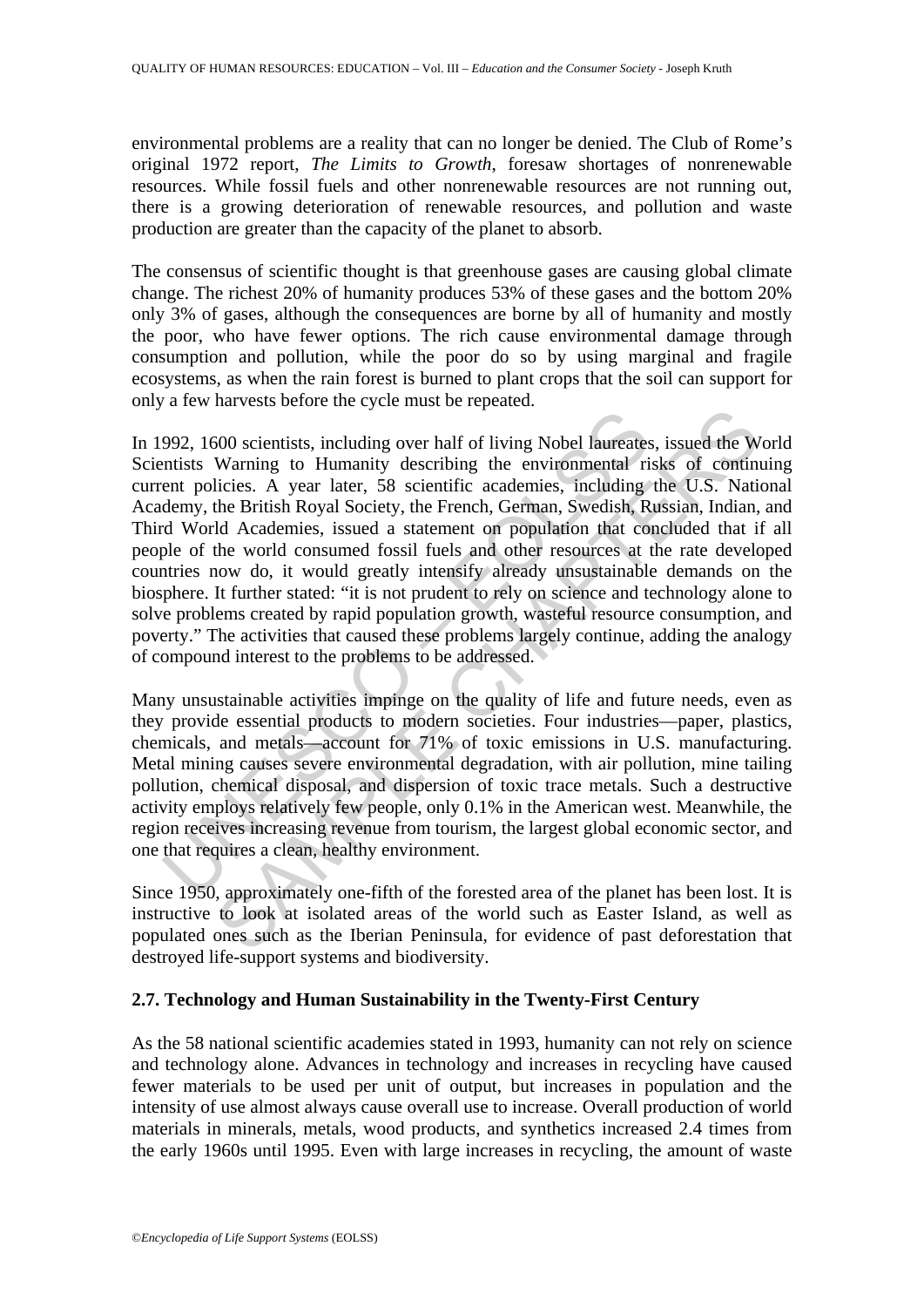in the U.S. doubled between 1970 and 2000. Researchers at the University of British Columbia have calculated that if the entire world were to use resources with the same intensity as Americans or Canadians, the land area required would equal three more planets equivalent to Earth. Another reason technology can not be the only solution is that technology almost always produces unintended consequences, as the example of chlorofluorocarbons illustrates. Inert at sea level, they reacted in the upper atmosphere to help deplete the stratospheric ozone. Extensive recycling and removing subsidies for using virgin materials can reduce consumption, but a growing global population emulating high-consumption societies will overwhelm such efforts. Paul Ekins calculated the potential of technology using the equation first introduced by Paul Ehrlich, in which environmental impact equals population times per capita consumption times impact per unit of consumption. Ekins calculated that technological progress would need to reduce the environmental impact of consumption by a factor of 16 over 50 years to offer any significant improvement in the face of increases in population and consumption patterns.

While technological breakthroughs will occur, and currently unimagined benefits will result, it is not prudent for humanity to expect that technology alone will compensate for unsustainable policies and activities.

### **3. Global Consumption Patterns**

rears to offer any significant improvement in the face of increases<br>sumption patterns.<br>
ile technological breakthroughs will occur, and currently unimat<br>
ilt, it is not prudent for humanity to expect that technology alone<br> of offer any significant improvement in the face of increases in population<br>on patterns.<br>
mological breakthroughs will occur, and currently unimagined benefits<br>
nological breakthroughs will occur, and currently unimagined The twentieth century brought an explosion in consumption with great benefits to much of humanity. Global consumption has grown 3% per year since 1970, doubling in 25 years to US\$24 trillion in 1998, with consumer spending representing approximately two-thirds of the U.S. GDP. World industrial output is now 50 times as large as in the 1890s, with most of the increase coming since 1950. Increased access to healthy food, healthcare, safe water and sanitation, schooling, information and communications technology, transportation, and energy sources for cooking, heating, lighting, production, and transportation have all contributed greatly to human well-being. This growth in consumption has also brought grossly unequal distribution of benefits, widening social inequities, damage to traditional cultures, and large-scale environmental consequences.

The greater current consumption is, the less the savings for the future. The pressure to consume in the U.S. has resulted in an official savings rate of less than 4%, compared with the Japanese rate of 16%. These two economies in the late 1990s in some ways represent the extremes of developed countries.

The U.S. approach promotes consumption based on increasing levels of debt, borrowing from the future and the rest of the world to do so, and the Japanese approach is to decline to consume, creating a stagnant environment with a lack of optimism for the future. In both cases, changing what is consumed would alter the economy and shift the impact of the choices made.

Facing a projected 150% expansion of the global economy by 2020, revolutionary approaches seem necessary to avoid continued environmental degradation, and perhaps catastrophe.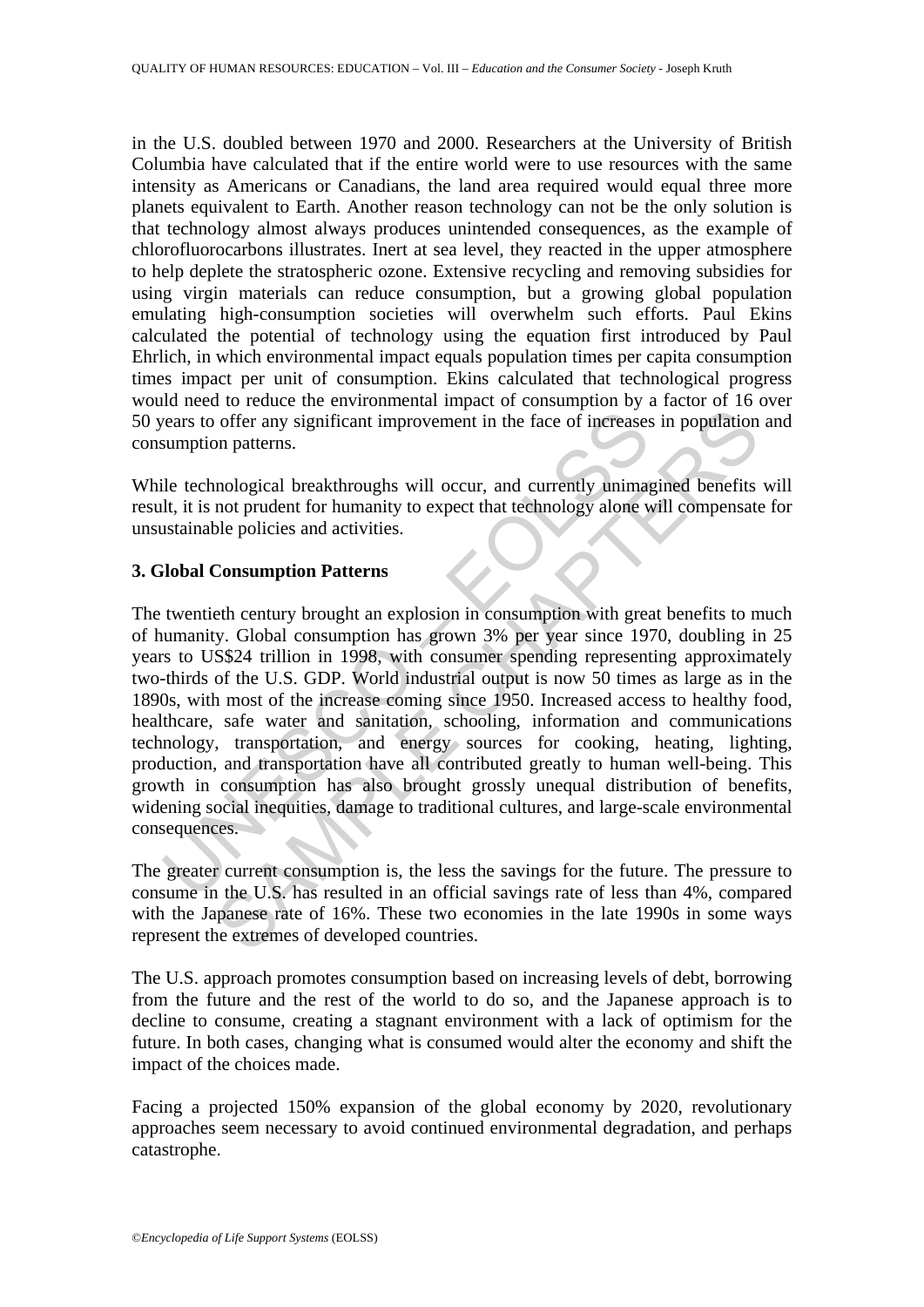- -
- -
- -

# TO ACCESS ALL THE **36 PAGES** OF THIS CHAPTER, Visit: [http://www.eolss.net/Eolss-sampleAllChapter.aspx](https://www.eolss.net/ebooklib/sc_cart.aspx?File=E1-12-05-07)

#### **Bibliography**

Brown L.R. et al. (2001). *State of the World: A Worldwatch Institute Report on Progress Toward a Sustainable Society*, 275 pp. London: Earthscan. [This presents a comprehensive review of the state of global environmental affairs.]

1 D. (1993). Voluntary Simplicity. Excerpts<br>
2011 Warkeningearth.org/books/simplicity/vsdescription.html "Awakening simplicity<br>
2011 Warkening Simplicity, considered by many to be the beginning of the<br>
repts from *Voluntar* nnental altains.]<br>
10. (1993). Voluntary Simplicity. Excerpts available<br>
ingearth.org/books/simplicity/vsdescription.html "Awakening simplicity" [This web sit<br>
in *Voluntary Simplicity*, considered by many to be the begin Elgin D. (1993). Voluntary Simplicity. Excerpts available at http://awakeningearth.org/books/simplicity/vsdescription.html "Awakening simplicity" [This web site has excerpts from *Voluntary Simplicity*, considered by many to be the beginning of the current modern effort towards voluntary simplicity, and has many other resources and links.]

Goleman D. (1995). *Emotional Intelligence*, 352 pp. New York: Bantam Books. [This work offers an alternative view on a key component of intelligence.]

Goodwin N. et al. (1997). *The Consumer Society*, 385 pp. Washington, D.C.: Island Press. [This comprehensive work summarizes many articles on the subject and organizes them coherently.]

Kasser T. and Ryan R. (1993). A dark side of the American dream: correlates of financial success as a central life aspiration. *Journal of Personality and Social Psychology* **65**(2), 410–422. [This is an analysis of the effect of pursuing materialism without other compensating factors in human relationships.]

KCTS/Seattle and Oregon Public Broadcasting (1997). *Affluenza*, available at *http://www.pbs.org/kcts/affluenza/home.html* [Presents a review of overconsumption and other consumer behavior, as well as antidotes.]

KCTS/Seattle and Oregon Public Broadcasting with J. de Graf (1998). *Escape from Affluenza*, available at *http://www.pbs.org/kcts/affluenza/home.html* [A sequel to KCTS's *Affluenza*, this provides practical solutions to the problem of "affluenza."]

Thoren T.R. and Warner R.F. (1994). *The Truth in Money Book*, 262 pp. 4th ed. Chagrin Falls, Ohio: Truth in Money, Inc. [This work explains how monetary systems work and their effect on societies.]

UNESCO (1997). *Educating for a Sustainable Future: A Transdisciplinary Vision for Concerted Action*. Paris: UNESCO. [This provides an analysis of the role of education in sustainability as presented at an international conference in Greece.]

Union of Concerned Scientists. http://www.ucsusa.org/ [The web site, with its consumer information resources and links, provides an overview to improving consumer information, knowledge, and choices.]

United Nations Development Programme (UNDP) (1998). *Human Development Report 1998*. New York: Oxford University Press. [This is the annual report of UNDP on the state of human development.]

#### **Biographical Sketch**

**Joseph Kruth** held a B.S. degree in chemical engineering from the University of Pittsburgh, an M.A. degree in economics from the University of Southern California, and a J.D. (law) degree from UCLA (California Bar in 1977).